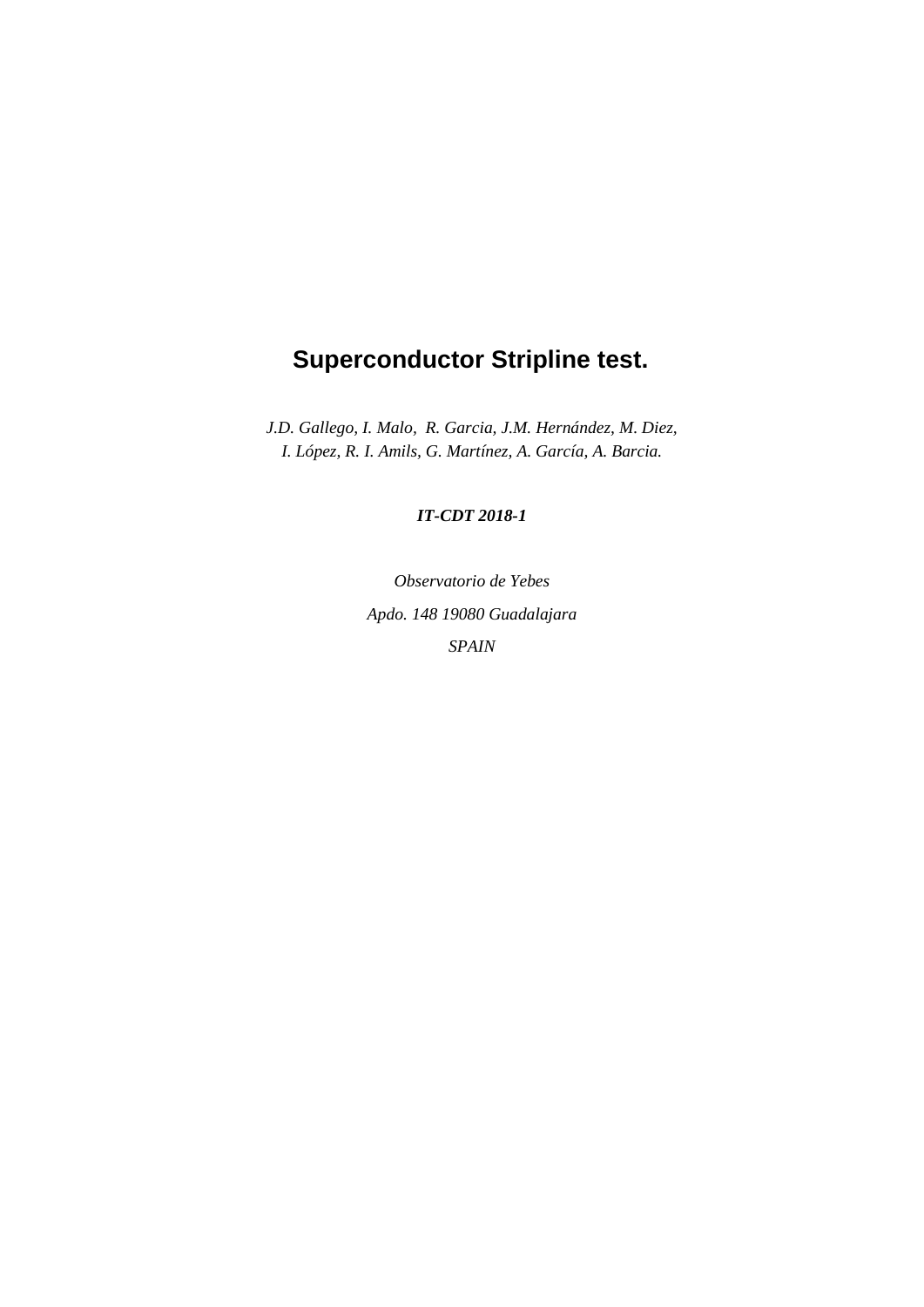

### **Change Record**

| <b>Revision</b> | Date       | <b>Affected Paragraphs(s)</b> | <b>Reason/Initiation/Remarks</b> |  |
|-----------------|------------|-------------------------------|----------------------------------|--|
| A               | 2018-01-15 | All                           | First Issue                      |  |
|                 |            |                               |                                  |  |
|                 |            |                               |                                  |  |
|                 |            |                               |                                  |  |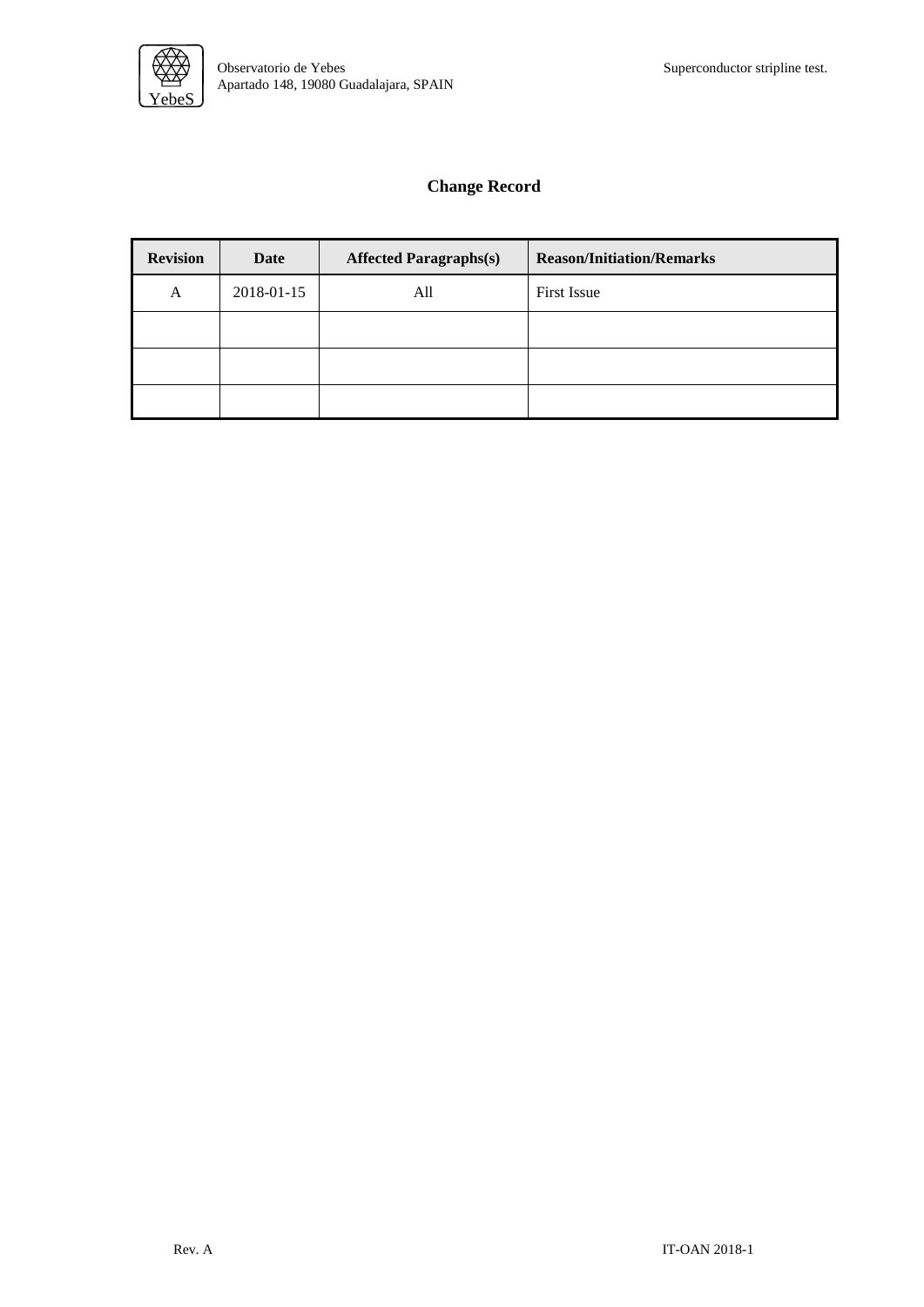

### **TABLE OF CONTENTS**

#### Simultation Tests: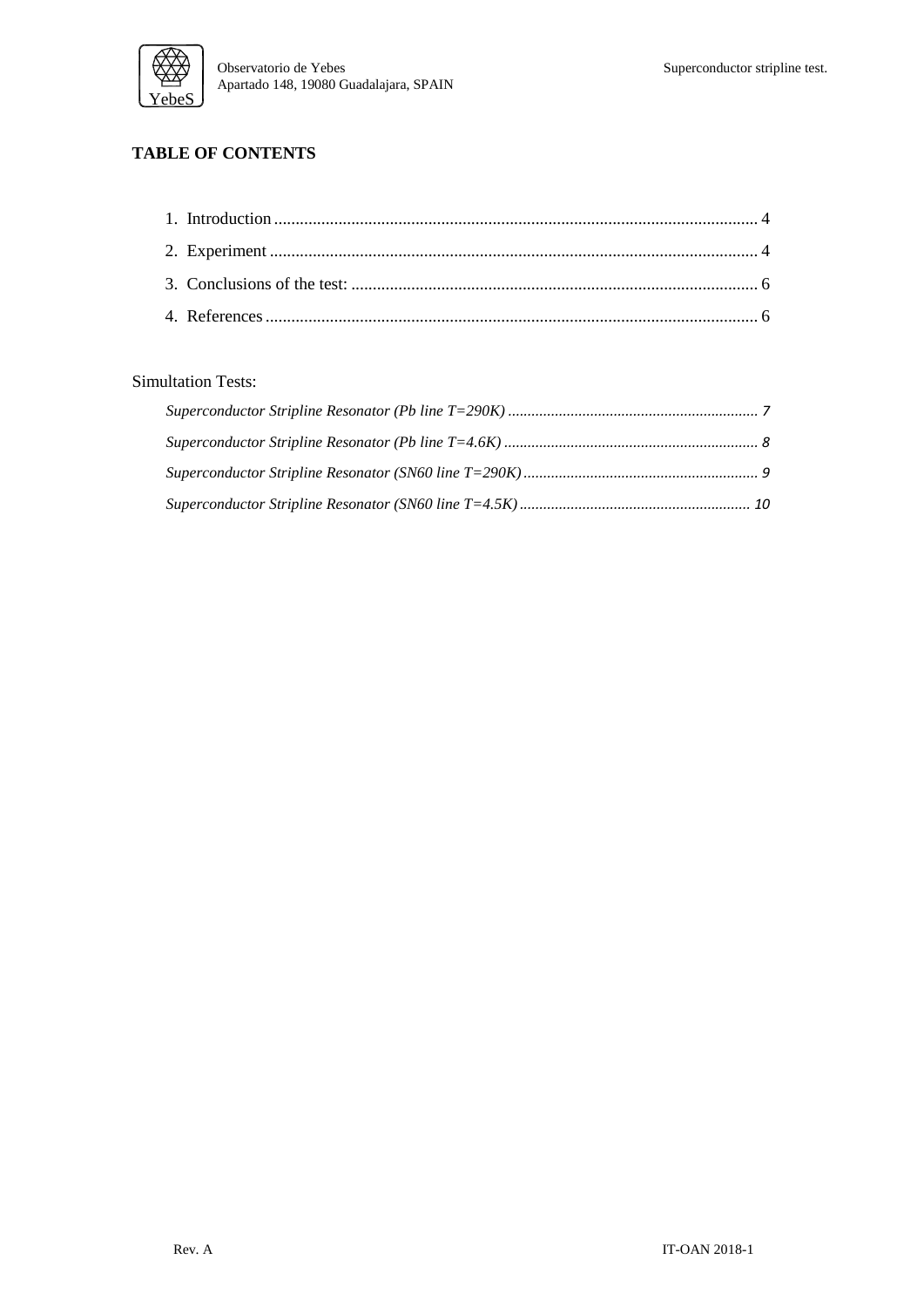

## <span id="page-3-0"></span>**1. Introduction**

Cryogenic 3 dB and 90º directional couplers (usually referred to as hybrids) have been developed by Yebes for several frequency bands below 16 GHz. These have been used in the IF stage of the 2SB mmW receivers and in balanced amplifier configurations. The balanced amplifier configuration is introduced to improve the poor match usually found in wideband cryogenic amplifiers optimized for low noise operation. It is clear that for these two applications, reducing the insertion loss of the hybrid is of primary importance since the dissipative loss contributes to the overall noise of the system.

Until now the hybrids developed in Yebes were based on coupled lines structures in stripline technology and were built using soft substrates with electrodeposited copper. One possibility for drastically reducing the insertion loss is substituting copper by a superconductor since losses are usually dominated by the finite conductivity of the substrate metallization in common stripline and microstrip structures at microwave frequencies.

Sumitomo coolers can obtain working temperatures close to 4 K at which some common metals (Pb, Nb) become superconductors. In particular, the transition temperature of Pb and certain solder alloys like SN60 is close to 7K (see table 1). Unfortunately copper lines covered with SN60 solder in only one side has not shown the RF loss reduction of superconductors and is not of interest for practical applications.

## <span id="page-3-1"></span>**2. Experiment**

This report presents the results of two experiments with weakly coupled transmission line series resonators of Pb and SN60, cooled below superconductor transition temperature

#### *The resonator (see*

[Figure](#page-3-2) 1) is a 50  $\Omega$  section of strip line,<sup>1</sup>, made of pure Pb<sup>2</sup> or SN60 solder<sup>3</sup>. This resonant section is weakly coupled<sup>4</sup> to the copper input/output lines with two capacitive gaps<sup>5</sup>. The dielectric used is RT/Duroid  $6002^6$ . The outer chassis is made of copper<sup>7</sup> for higher efficienty cooling since some aluminum alloys have shown very poor thermal conductivity at temperatures below 15 K.



*Figure 1. Resonator in stripline (copper).*

<span id="page-3-2"></span>1

<sup>&</sup>lt;sup>1</sup>Its length determines the resonant frequency. As a first approximation, the physical length is half wavelength of the desired resonant frequency

<sup>&</sup>lt;sup>2</sup> Pure Pb electrical resistivity at 295 K = 20.9  $\mu\Omega$  cm = 4.78 106 S/m (from [1] pp 567).

<sup>&</sup>lt;sup>3</sup>The strip was made by compression of a piece of wire of the corresponding material and cutting it to the desired final dimensions using a scalpel.

<sup>&</sup>lt;sup>4</sup>A maximum  $|s_{21}|$  of -25 dB was estimated for a gap length of 0.4 mm

 $5$ The abrupt discontinuity produces an increment of the effective length so the final physical length of the resonant section must be smaller, around 10.57 mm in our resonators, to achieve a resonant frequency at 8 GHz.

<sup>&</sup>lt;sup>6</sup>Consisting in PTFE loaded with  $AI_2O_3$  with a 17 µm of electrodeposited copper.

<sup>7</sup> Copper OFHC gold plated with 1 µm soft Au.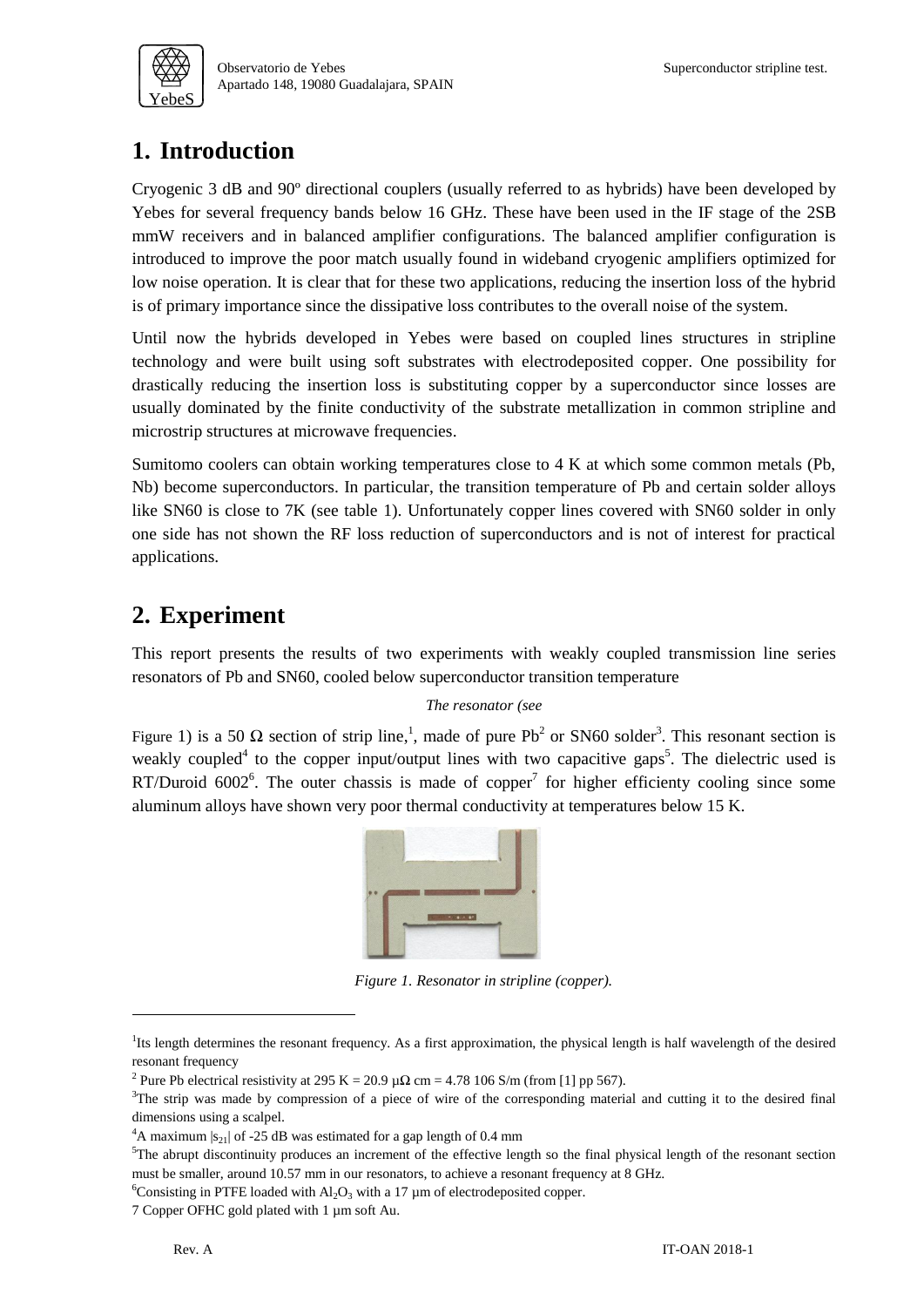

| Solder<br>$[wt\%]$       | $T_c$<br>[K] | $H_c(1.3 \text{ K})$<br>$\lceil T \rceil$ | Melting temperature<br>[°C] |
|--------------------------|--------------|-------------------------------------------|-----------------------------|
| $60Sn-40Pb$              | 7.05         | 0.08                                      | $182 - 188$                 |
| $50Sn-50Pb$              | 7.75         | 0.20                                      | $182 - 216$                 |
| $30Sn-70Pb$              | 7.45         | 0.15                                      | 182-257                     |
| $95Sn-5Sb$               | 3.75         | 0.036                                     | $232 - 240$                 |
| $50In-50Sn$              | 7.45         | 0.64                                      | $117 - 125$                 |
| $50In-50Pb$              | 6.35         | 0.48                                      | 180-209                     |
| $97.5Pb - 1.0Sn - 1.5Ag$ | 7.25         | 0.11                                      | 309                         |

### A3.9 SOLDER: SUPERCONDUCTING PROPERTIES (SEC. 3.3.4)

 $T_c$  = superconducting transition temperature of the solder

 $H_c$  = superconducting critical field of the solder

Source: W. H. Warren and W. G. Bader (1969), Rev. Sci. Instrum. 40, 180-182.

*Table 1. Solder superconducting properties. Table taken from [1]*

Note that if the resonator is very weakly coupled, the loaded and unloaded Qs are similar and the insertion loss at resonant frequency is quite high. The expression for the insertion loss is given by:

$$
InsertionLoss(dB) = -20 \cdot log\left(1 - \frac{Q_L}{Q_U}\right)
$$

where  $Q_L$  is the loaded Q and  $Q_U$  is the unloaded Q.  $Q_L$  can be easily determined by measuring the relative bandwidth at -3dB of the resonance. On the other hand insertion loss at the resonant frequency is directly obtained by the transmission measurement. Therefore,  $Q_U$  can be obtained as:

$$
\frac{Q_L}{Q_U} = 1 - 10^{-\frac{\text{InsertionLoss}(dB)}{20}}
$$
\n
$$
Q_U = \frac{Q_L}{1 - 10^{-\frac{\text{InsertionLoss}(dB)}{20}}}
$$

Note that even in the case of perfect (lossless) conductors  $Q_U$  is ultimately limited by the dielectric loss. In the case of RT/Duriod 6002 the value of tan  $\delta$  given by the manufacturer for ambient temperature is 0.0012@10GHz. The maximum Q which could be theoretically obtained is:

$$
\max Q_U = \frac{1}{\tan \delta} = \frac{1}{0.0012} = 833
$$

As values of  $Q_U$  of the order of 1000 are obtained in our experiments below the critical temperature, we assume that the tan  $\delta$  of the dielectric at cryogenic temperature should have a value of  $\approx 0.001$ , assuming negligible contribution of conductor losses.

In this work the transmission data measured in the cryostat is compared with a simple ADS resonator model. The value of the coupling capacitors are easily determined by fitting the overall transmission response in the whole band. Then, the exact value of resonator length is tuned to obtain the transmission peak in the right position. Finally, the conductor loss can be adjusted to fit the measured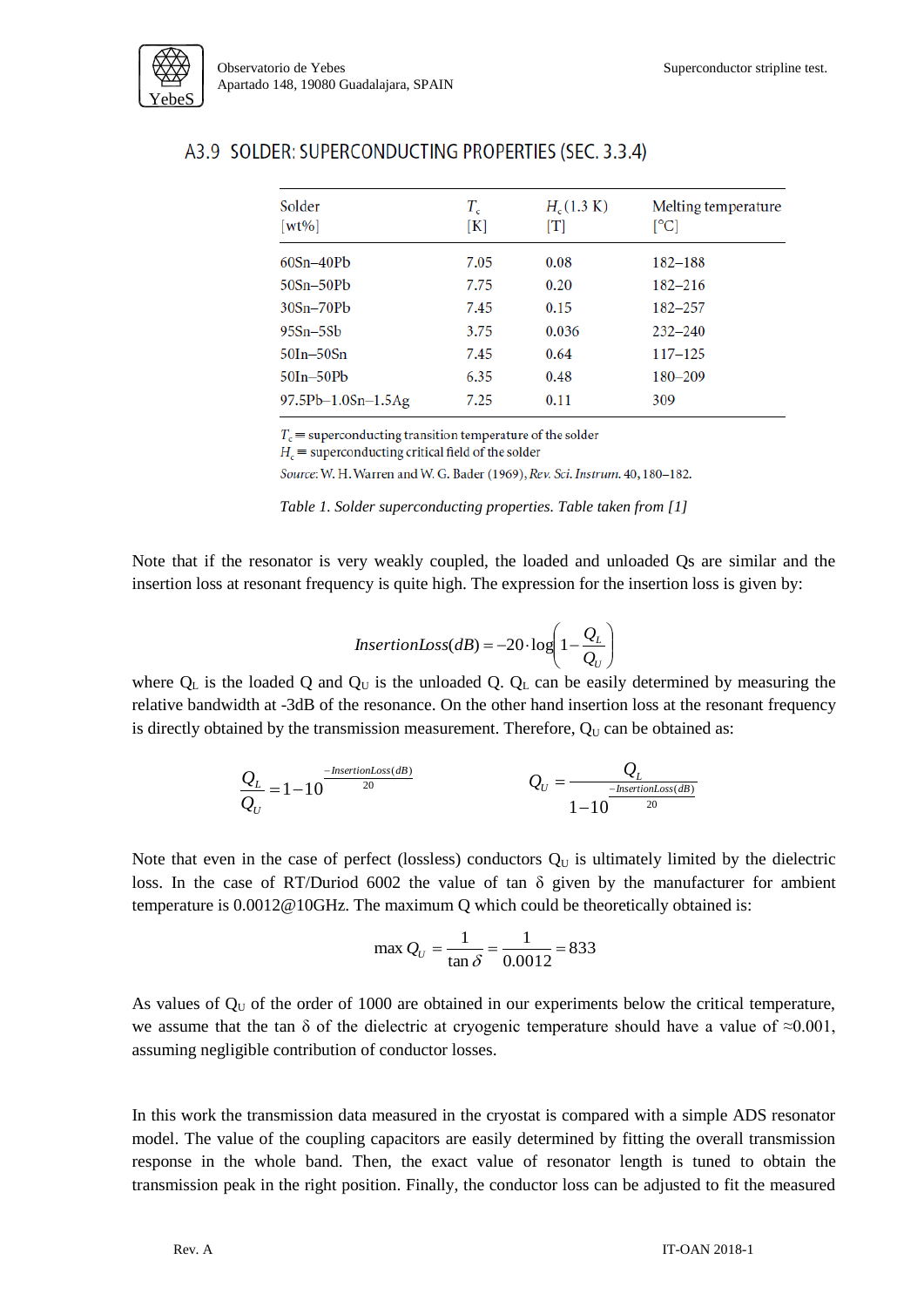

relative bandwidth at -3 dB. An example of a typical result in the whole band (from Pb resonator at ambient temperature) is presented in the [Figure 2:](#page-5-2)



*Figure 2. Simulation vs measurement of the Pb resonator at T=290 K.*

### <span id="page-5-2"></span><span id="page-5-0"></span>**3. Conclusions of the test:**

- Losses at ambient temperature are reasonably well predicted by the ADS SLIN model including nominal metal line conductance and tan  $\delta$  of the dielectric. The dominant effect is the conductor loss.

 Losses in the superconductor state are modeled with good accuracy with an ideal transmission line resonator with a lossless conductor and a dielectric with its loss modeled using its tan δ. The value of tan  $\delta$  is set to 0.001 (instead of 0.0012) to obtain a better fit. It may be possible that the dielectric loss is slightly reduced at cryogenic temperature.

- The transition to the superconductor state for Pb and SN60 is close to 7 K. As the critical temperature is approached, the 1 Hz temperature oscillation of the cooler is easily observed as drastic changes in the shape of the resonance peak.

- Once in the superconductor state (below the critical temperature), there is some Q improvement by reducing the temperature.

 $-$  The values of the loaded and unloaded Q in the following graphs are obtained from the 3 dB bandwidth and insertion loss.

- Copper lines covered with SN60 solder in only one side has not shown the RF loss reduction of superconductors and is not of interest for practical applications.

### <span id="page-5-1"></span>**4. References**

[1] *Ekin, Jack,* "Experimental techniques for low-temperature measurements: cryostat design, material properties and superconductor critical-current testing," Oxford university press, 2006.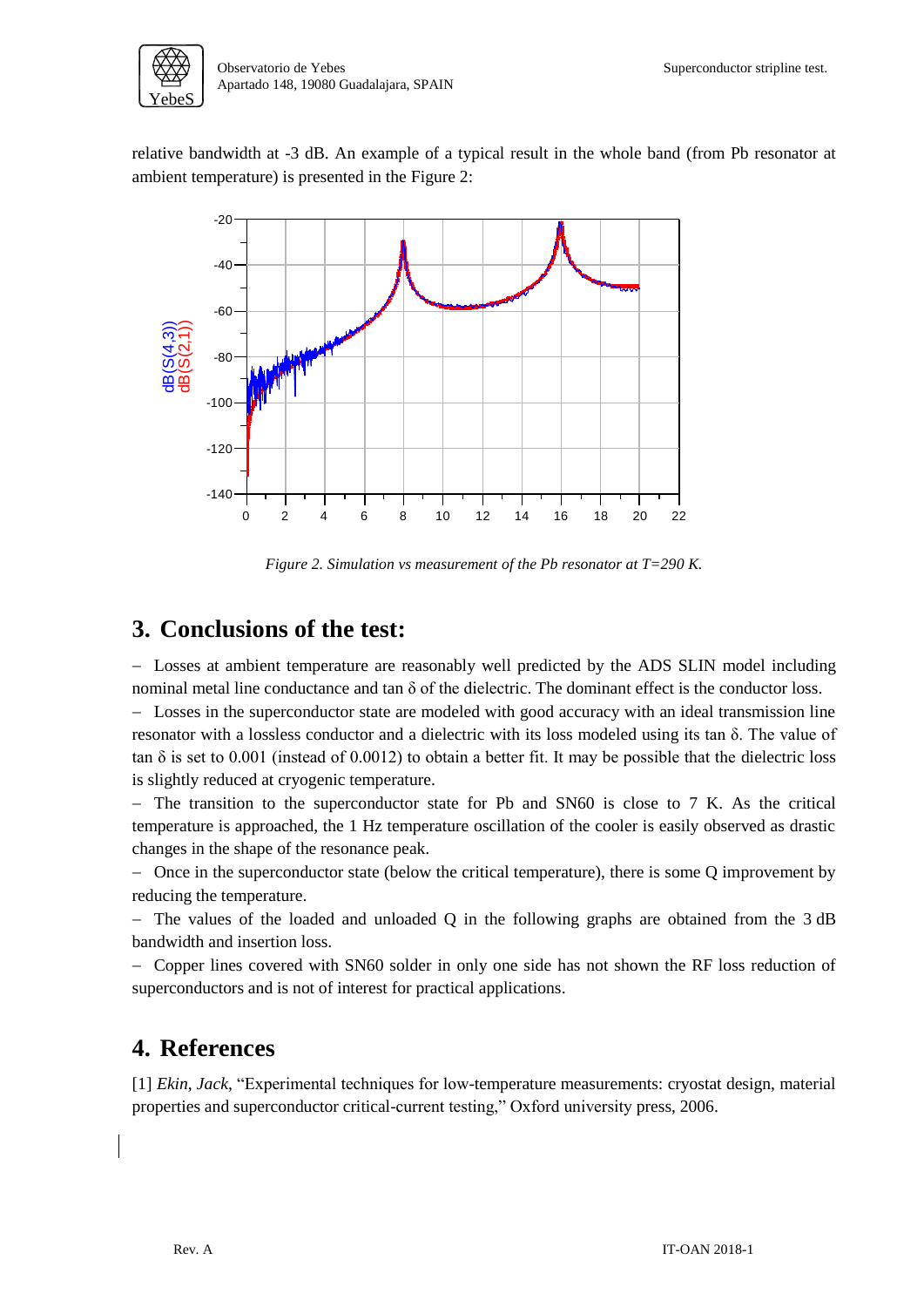## <span id="page-6-0"></span>**Superconductor Stripline Resonator (Pb line T=290K)**

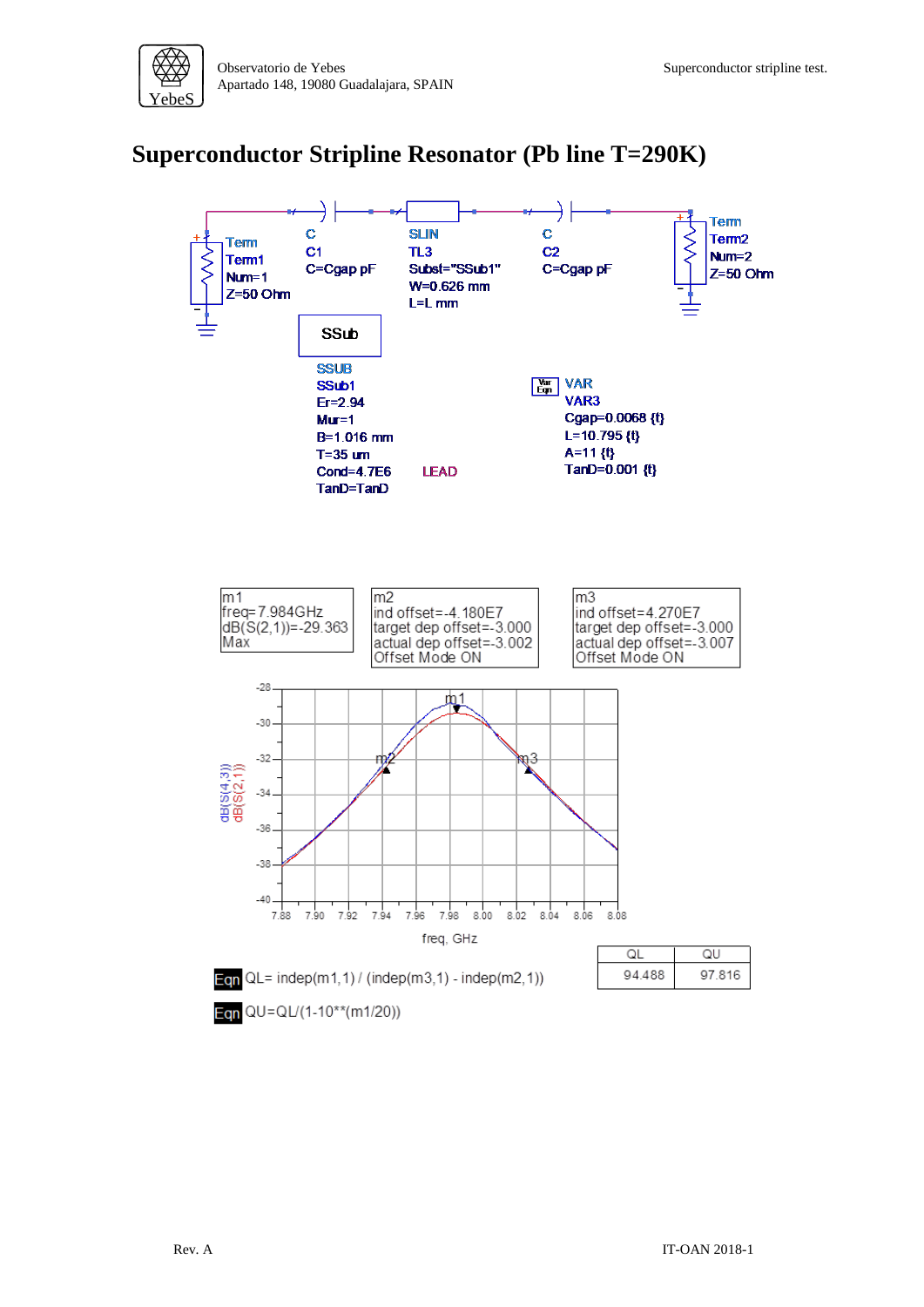

### <span id="page-7-0"></span>**Superconductor Stripline Resonator (Pb line T=4.6K)**

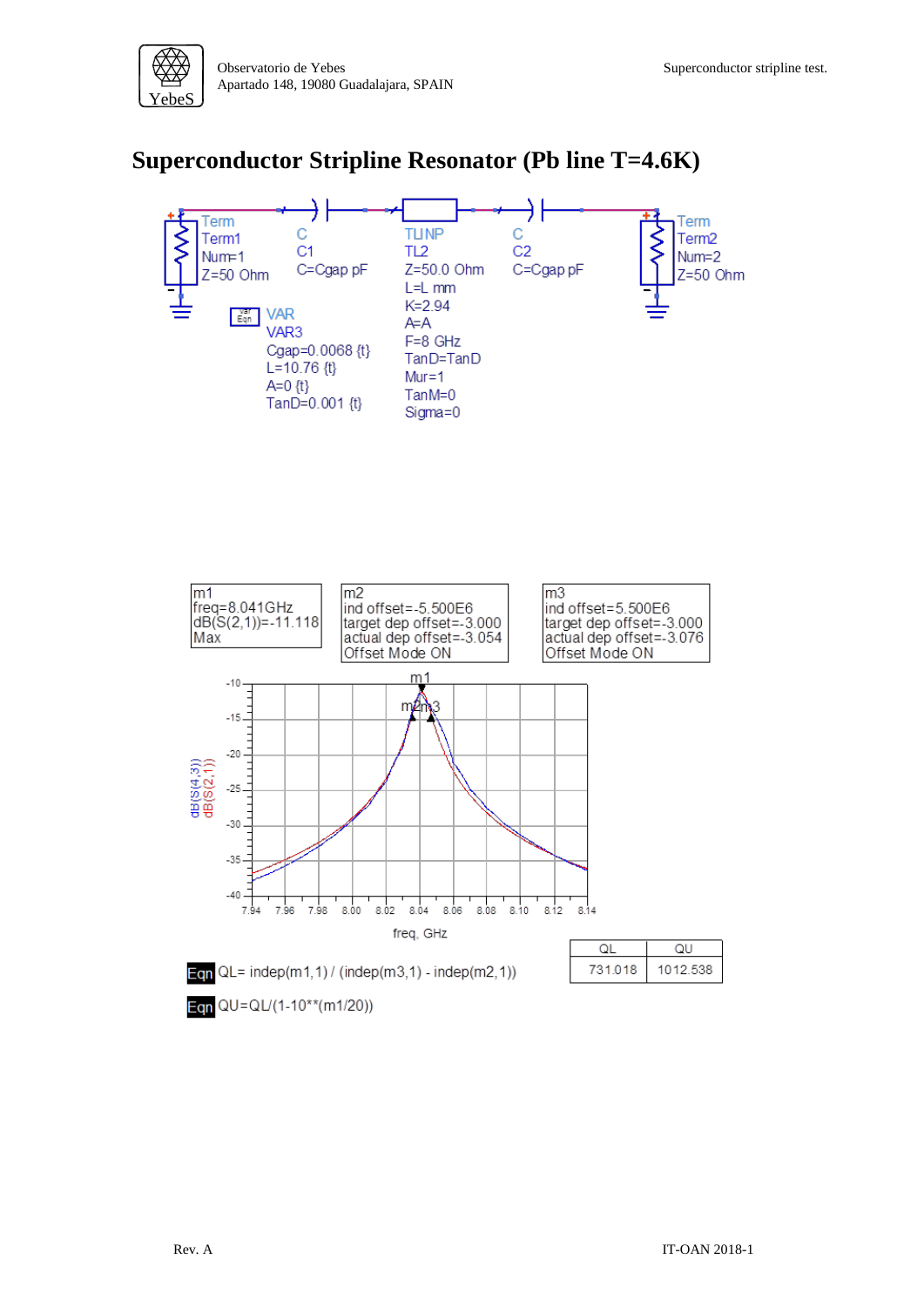

### <span id="page-8-0"></span>**Superconductor Stripline Resonator (SN60 line T=290K)**